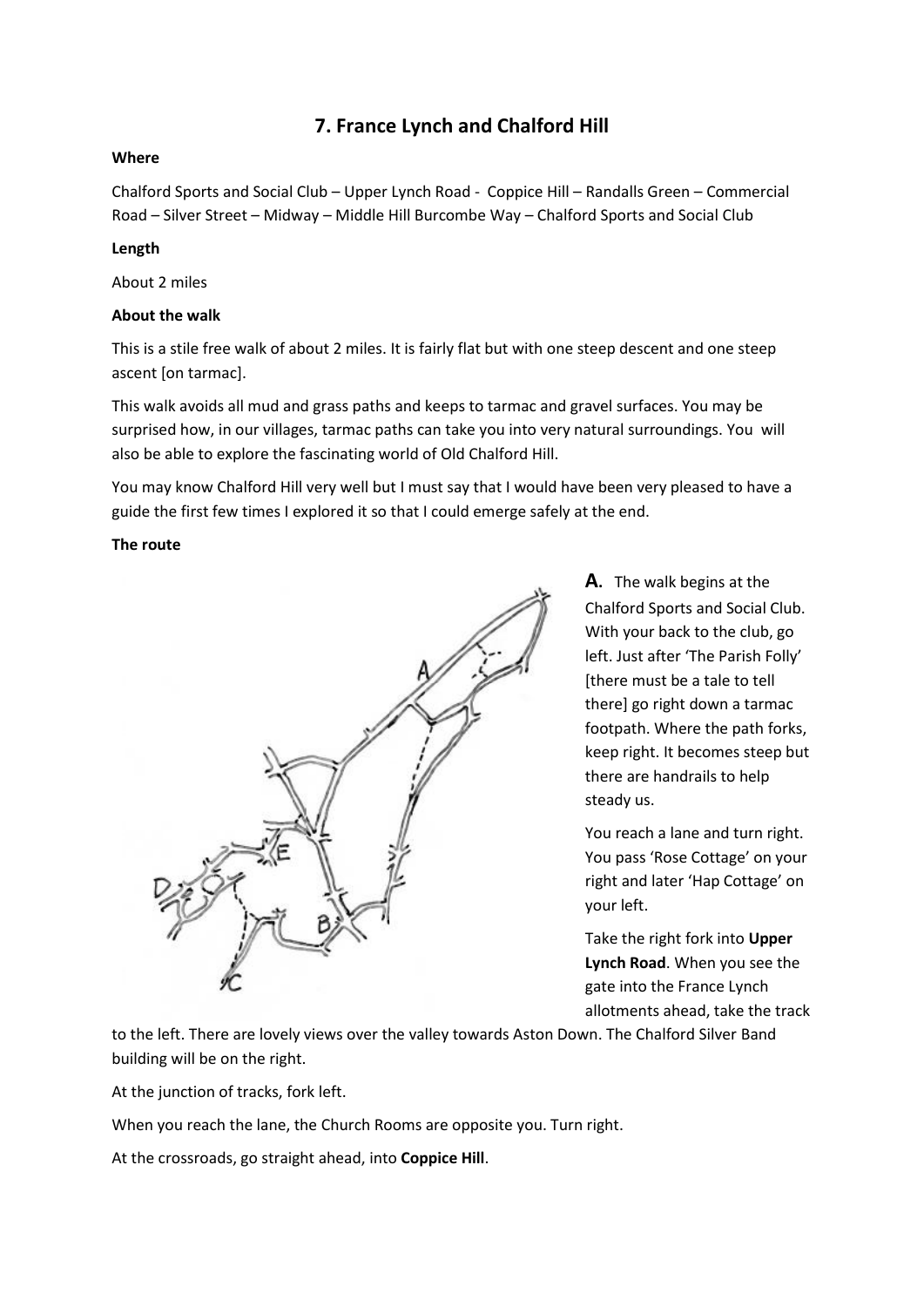Just after 'Greenacres' on the right, turn right. You might like to stop and read the war memorial on the wall of Puddelducks Nursery. This is just one of several war memorials in our villages and brings home the terrible loss of life during the First world War.

**B.** When you reach the main road **Randalls Green** cross over going down the left hand side of Chalford Hill Primary School.

At 'Woodview' bear right; do not go down Stony Riding.

'The Old Builders Arms' will be on the left [another former pub?] and 'The Old Stores' on your right. After 'Marle Hill Cottage' on the left, turn left down a narrow lane with a sign warning that it is 'unsuitable for motor vehicles'. This is the top of **Marle Hill**. Proceed down the hill.

## **If you want to avoid going all the way down and then back up, take a short cut by turning right along a narrow tarmac path at 'Dove Cottage'. At the T junction, turn right. You can rejoin the walk at \***

The lane plunges downhill passing very wintry house names. 'Fir tree Cottage' and 'Christmas Cottage'. The valley you are walking into is the deep cleft which cuts into Chalford Hill between Marle Hill and Dark Lane, a very sheltered and little visited part of our village.

**C.** Reaching 'Brendon House' on your left, turn right almost through 360 degrees onto the narrower tarmac path. Ignore the gravel lane below. There is a seat to rest on before the climb uphill.

**\***After some steps and some effort, you reach a road – **Commercial Road.**

You are back in the heart of Chalford Hill. Turn left .

At a sign 'Unsuitable for HGVs' turn right.

**D.** You come up to a car park which will be on your right and reach a T junction. Turn right onto **Silver Street** and keep as straight ahead as you can, ignoring forks, turnings and donkey tracks.

**E.** You will reach a small triangular green with a community noticeboard. A good opportunity to catch up with events in the parish.

Bear left. 'France Corner' will be on your right. Will anyone ever definitively explain where the 'France' connection comes from?

When you reach a T junction, turn right and cross this road – **Midway -** carefully as you are near a corner. Take the tarmac path alongside the wall which skirts the green, passing behind the Millennium bus shelter.

Cross the main road, **Middle Hill**, and turn left along it.

At the first crossroads, turn right into **Burcombe Road.**

At the end of the road turn left along **Highfield Way** to return to **Chalford Sports and Social Club.**

### **Route description by Tessa Wood, Stroud Rambling Club**